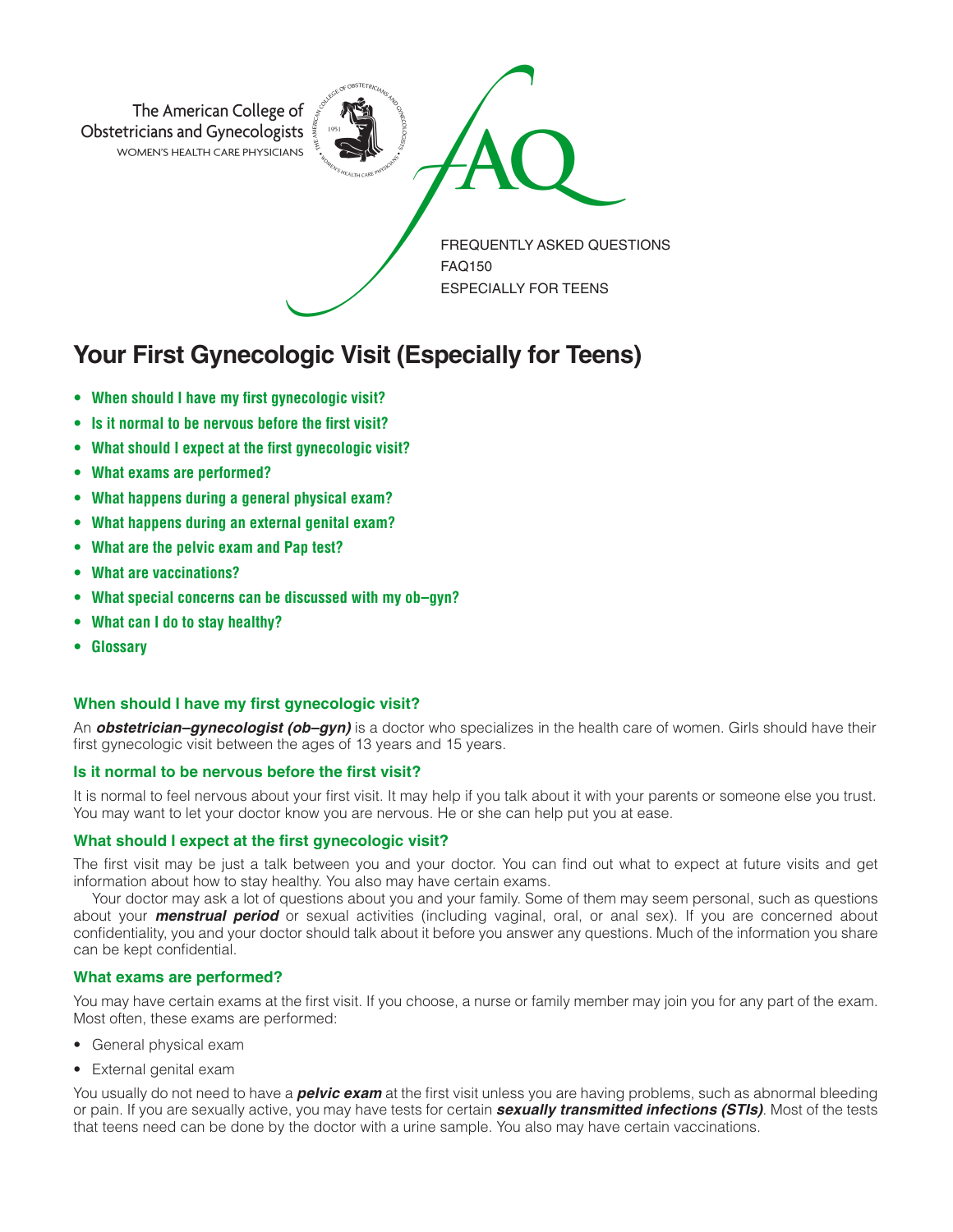# **What happens during a general physical exam?**

During the general exam, your height, weight, and blood pressure will be checked. You also will be examined for any health problems you may have.

# **What happens during an external genital exam?**

In this exam, the doctor looks at the *vulva*. He or she may give you a mirror so that you can look at the vulva as well. This exam is a good way to learn about your body and the names for each part.

# **What are the pelvic exam and Pap test?**

Even though you probably will not have a pelvic exam, you should know what one is. Another test that you will have later (at age 21 years) is a *Pap test*. This test checks for abnormal changes in the *cervix* that could lead to cancer.

The pelvic exam has three parts:

- 1. Looking at the vulva
- 2. Looking at the *vagina* and cervix with a *speculum*
- 3. Checking the internal organs with a gloved hand

The doctor will use a speculum to look at your vagina and cervix. When you have a Pap test, a sample of cells is taken from your cervix with a small brush.

To check your internal organs, the doctor will place one or two gloved, lubricated fingers into the vagina and up to the cervix. The other hand will press on the abdomen from the outside.



## **What are vaccinations?**

Vaccinations or immunizations protect against certain diseases. The following vaccines are given to all young women aged 11–18 years on a routine basis:

- Tetanus–diphtheria–pertussis (Tdap) booster
- Human papillomavirus vaccine
- Meningococcal vaccine
- Influenza vaccine (yearly)

In addition to routine vaccines, special vaccines may be given to young women who are at an increased risk for certain diseases. Listed are some of these vaccines:

- Hepatitis A virus vaccine
- Pneumococcal vaccine

## **What special concerns can be discussed with my ob–gyn?**

Many young women share the same health concerns. Most of these concerns are a normal part of growing up:

- Cramps and problems with menstrual periods
- Acne
- Weight